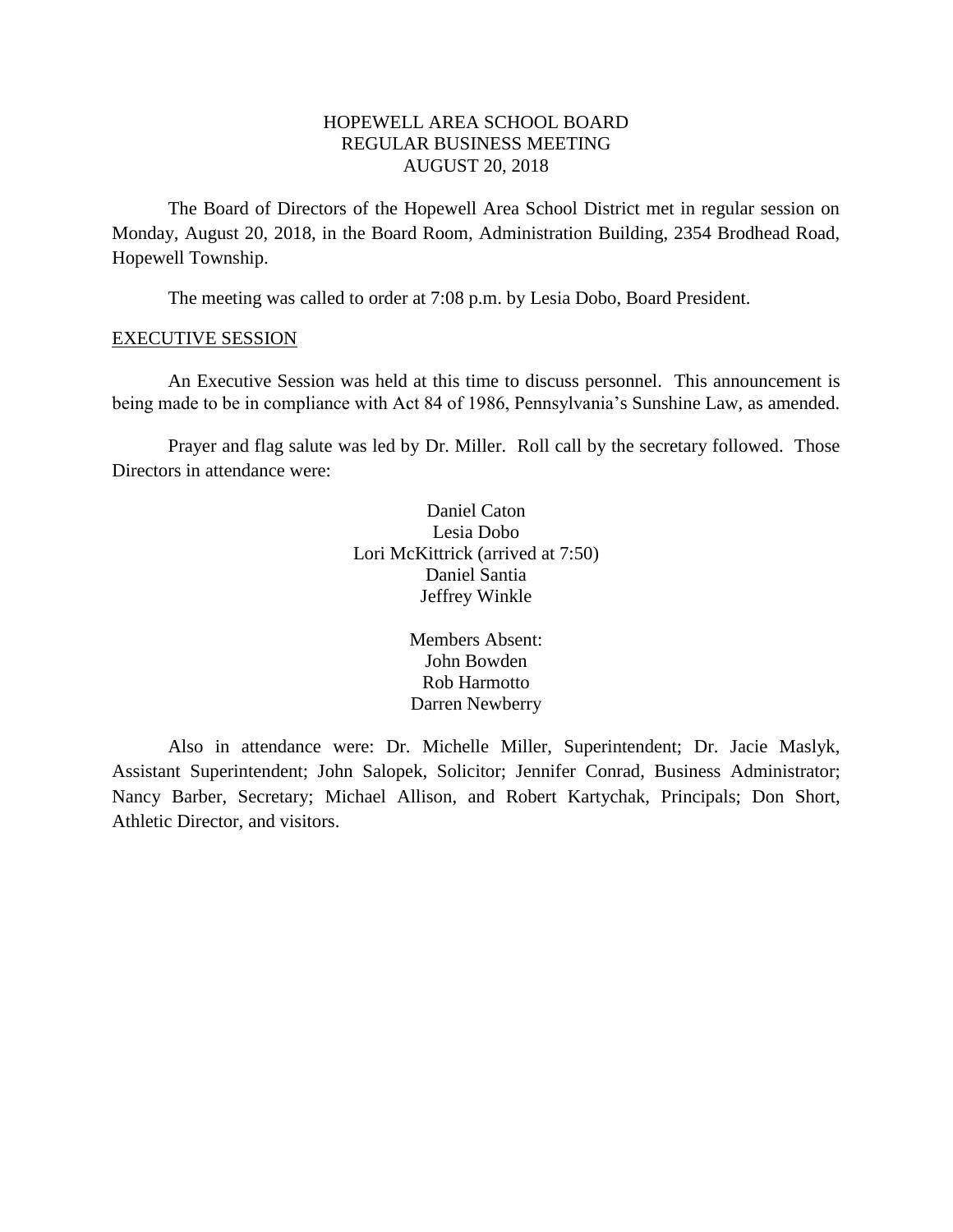Mrs. Dobo asked for approval of minutes.

# APPROVAL OF GROUPED ITEMS

# MOTION #1

By Dan Santia, seconded by Jeff Winkle, to approve items (1) and (2) as presented in accordance with the School Board's agreement for grouping items in a single motion. MOTION carried unanimously by an affirmative vote of all Directors in attendance.

# Approval of Minutes

- 1. Recommendation to approve the August 6, 2018 business meeting minutes as presented.
- 2. Recommendation to approve the July 16, 2018 work meeting minutes as presented.

# APPROVAL OF GROUPED ITEMS

# MOTION #2

By Dan Caton, seconded by Kathryn Oblak, to approve items (1) through (3) as presented in accordance with School Board's agreement for grouping items in a single motion. MOTION carried unanimously by an affirmative vote of all Directors in attendance.

# Tax Collectors' Report

1. Recommendation to accept report for taxes collected for the month of July 2018, as presented, and make said report a part of these minutes.

# Treasurer's Report

2. Recommendation to accept report of the Treasurer for the month of July 2018, as presented, and make said report a part of these minutes.

# Financial Statements

3. Recommendation to accept Financial Statements for the month of July 2018, as presented, and make said statements a part of these minutes.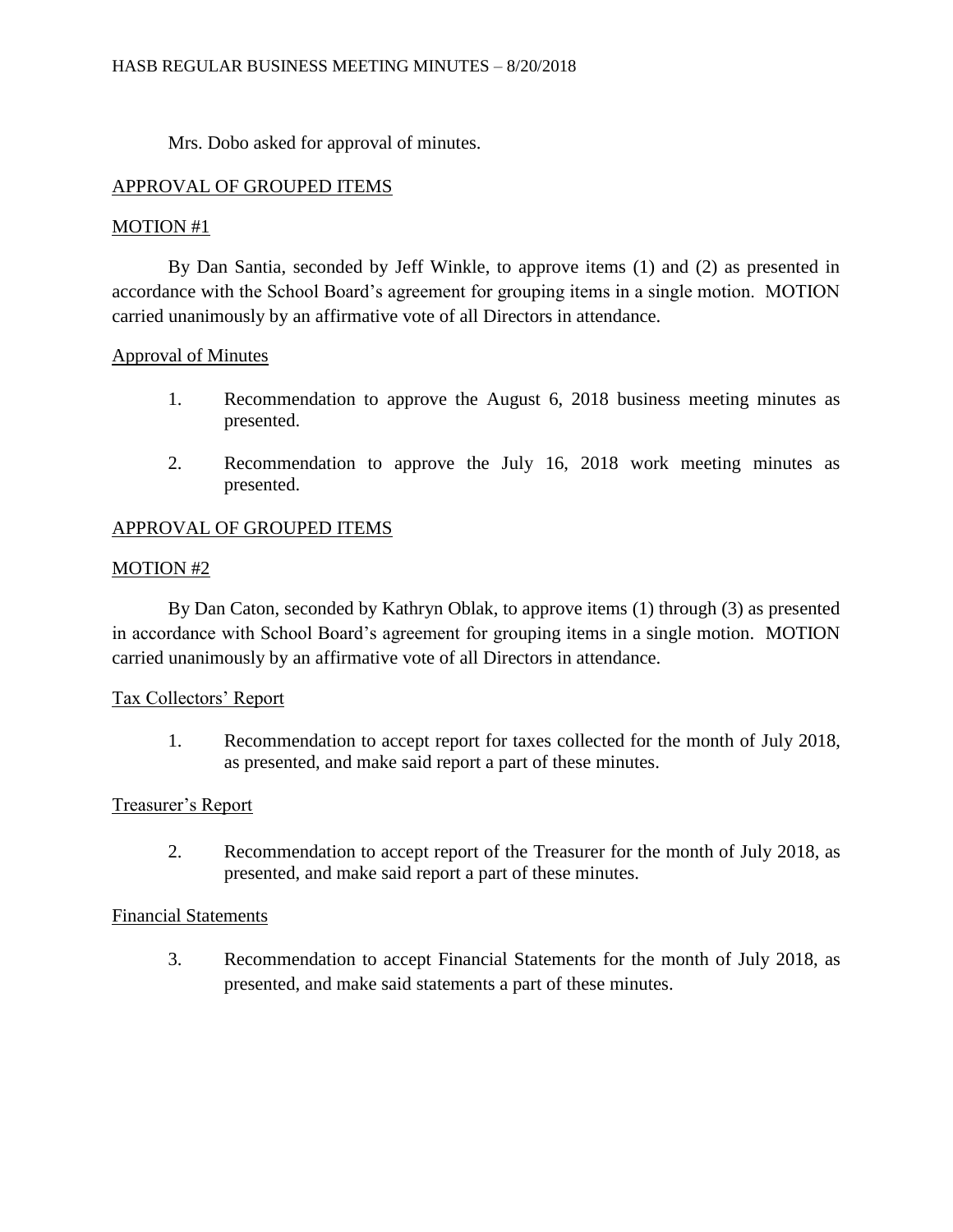## VISITOR'S COMMENTS

Diane Bufalini, President of the Varsity Softball Boosters, endorsed Anthony Ross as the new head coach. She expressed her opinion that the process was taking too long to hire a new coach.

Nancy Hesler, bus driver, expressed her frustration and disappointment in contract negotiations.

At this time Mrs. Dobo asked that Committee discussion and recommendations begin.

## **Education/Curriculum/Instruction by Jeff Winkle, Chair**

### MOTION #3

By Jeff Winkle, seconded by Dan Santia, to approve the agreement with the Beaver Valley Intermediate Unit to provide Title 1 services to Our Lady of Fatima School for the 2018- 2019 school year at a per pupil cost of \$1,107.11, paid with Title 1 funding. MOTION carried unanimously by an affirmative vote of all Directors in attendance.

### MOTION #4

By Jeff Winkle, seconded by Kathryn Oblak, to approve the following appointments. MOTION carried unanimously by an affirmative vote of all Directors in attendance.

- a. Dr. Moka as District Physician \$10 per exam;
- b. Optometric Care as District Vision Examiner \$3.25 per exam; and
- c. Dr. Timothy Ungarean to provide dental exams \$5 per exam.

#### MOTION #5

By Jeff Winkle, seconded by Dan Santia, to approve the list of Senior High Club & Activity Sponsors for the 2018-2019 School Year. MOTION carried unanimously by an affirmative vote of all Directors in attendance.

### MOTION #6

By Jeff Winkle, seconded by Kathryn Oblak, to approve request of the Senior High School Marching Band to travel to Cincinnati, Ohio May 3, 2019 through May 5, 2019 MOTION carried unanimously by an affirmative vote of all Directors in attendance.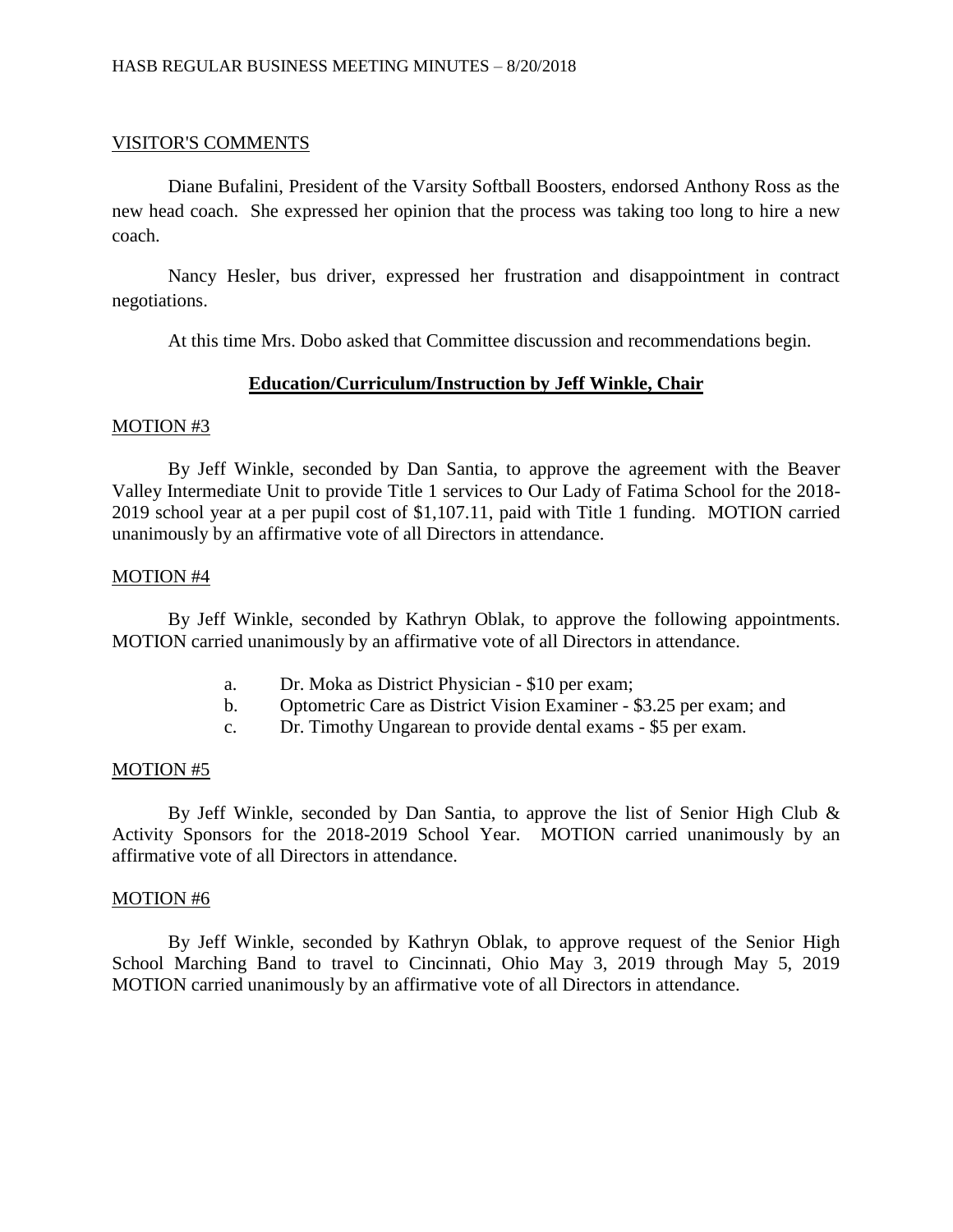By Jeff Winkle, seconded by Kathryn Oblak, to approve the Agreement with the Beaver Valley Intermediate Unit to provide ESL (English as A Second Language) for the 2018-2019 school year at a cost of \$40.00 per hour. MOTION carried unanimously by an affirmative vote of all Directors in attendance.

## MOTION #8

By Jeff Winkle, seconded by Dan Caton, to approve the contract with Western Pennsylvania School for Blind Children Outreach Program to provide vision and/or orientation and mobility services for the 2018-2019 school year. MOTION carried unanimously by an affirmative vote of all Directors in attendance.

## MOTION #9

By Jeff Winkle, seconded by Kathryn Oblak, to approve the Staffing Agreement with STAT Staffing to provide nursing services on an as needed basis for the 2018-2019 school year at the following hourly rates. MOTION carried unanimously by an affirmative vote of all Directors in attendance.

| а. | <b>Licensed Practical Nurse</b>   | \$40.88 |
|----|-----------------------------------|---------|
| b. | <b>Registered Nurse</b>           | \$43.88 |
| C. | <b>Registered Nurse/Specialty</b> | \$49.88 |

## MOTION #10

By Jeff Winkle, seconded by Dan Santia, to approve the revised Elementary Report Card, as presented. MOTION carried unanimously by an affirmative vote of all Directors in attendance.

## MOTION #11

By Jeff Winkle, seconded by Dan Santia, to approve Photography by James to provide photography services for the Yearbook and the Senior High School dances for the 2018-2019 School year. MOTION carried unanimously by an affirmative vote of all Directors in attendance.

## MOTION #12

By Jeff Winkle, seconded by Kathryn Oblak, to approve the Memorandum of Understanding by and between the Hopewell Education Association and the Hopewell Area School District with respect to instruction at the Beaver County Jail. MOTION carried unanimously by an affirmative vote of all Directors in attendance.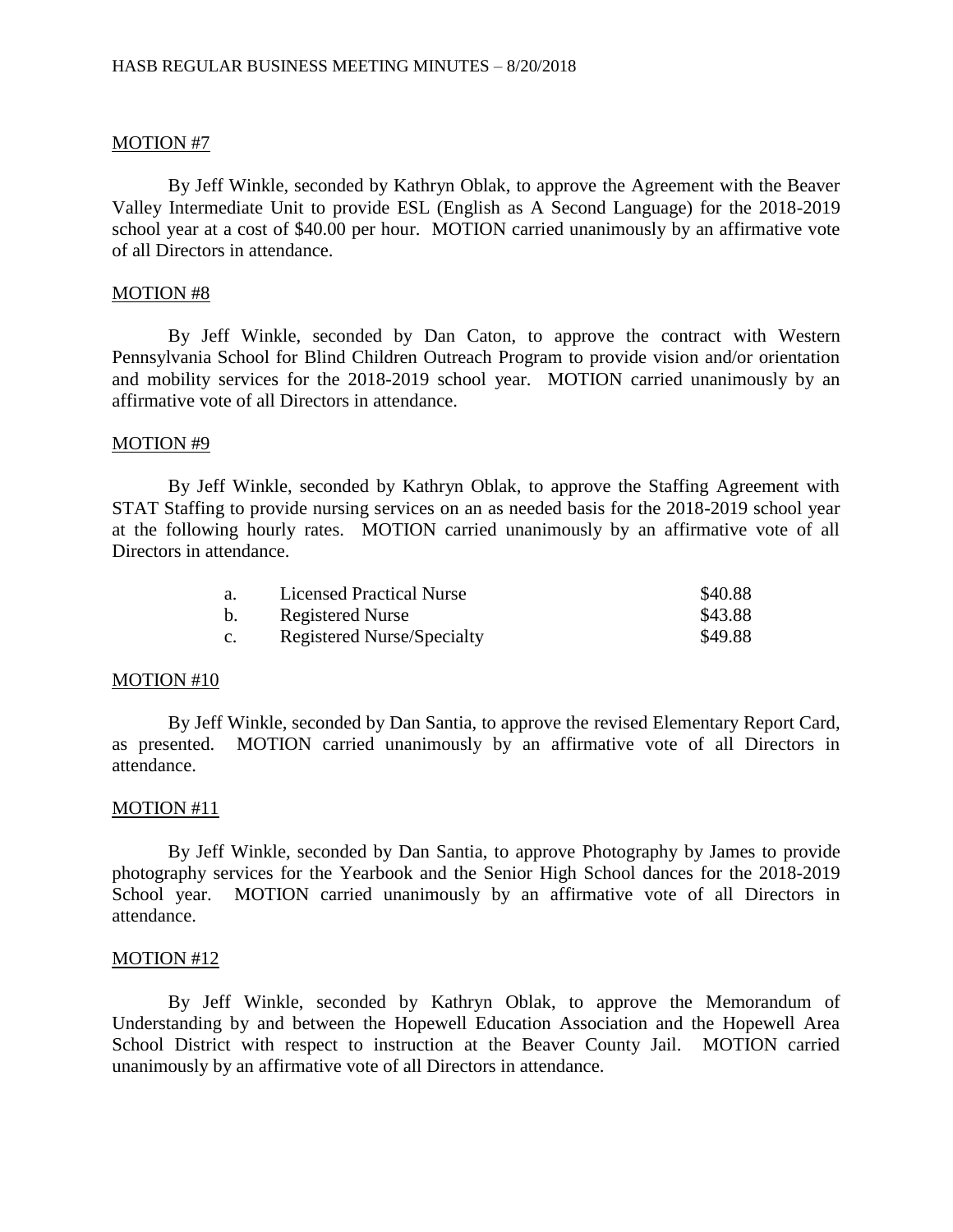By Jeff Winkle, seconded by Dan Santia, to approve Linda Antonella as the Fifth Grade Department Chair, effective the 2018-2019 school year. MOTION carried unanimously by an affirmative vote of all Directors in attendance.

### MOTION #14

By Jeff Winkle, seconded by Kathryn Oblak, to approve the Memorandum of Understanding by and between the District and the Hopewell Education Association with respect to Family Behavioral Resources providing K-12 services for the 2018-2019 school year. MOTION carried unanimously by an affirmative vote of all Directors in attendance.

### MOTION #15

By Jeff Winkle, seconded by Dan Santia, to approve the 2019 Kennywood School Picnic on Wednesday, June 12, 2019. MOTION carried unanimously by an affirmative vote of all Directors in attendance.

## **Athletics by Daniel Caton, Chair**

### MOTION #16

By Dan Caton, seconded by Dan Santia, to approve the Agreement with Greater Pittsburgh Physical Therapy to provide assistant athletic trainer services supporting the District's Athletic Director/Trainer, Mr. Don Short, in the amount of \$21,000.00. MOTION carried unanimously by an affirmative vote of all Directors in attendance.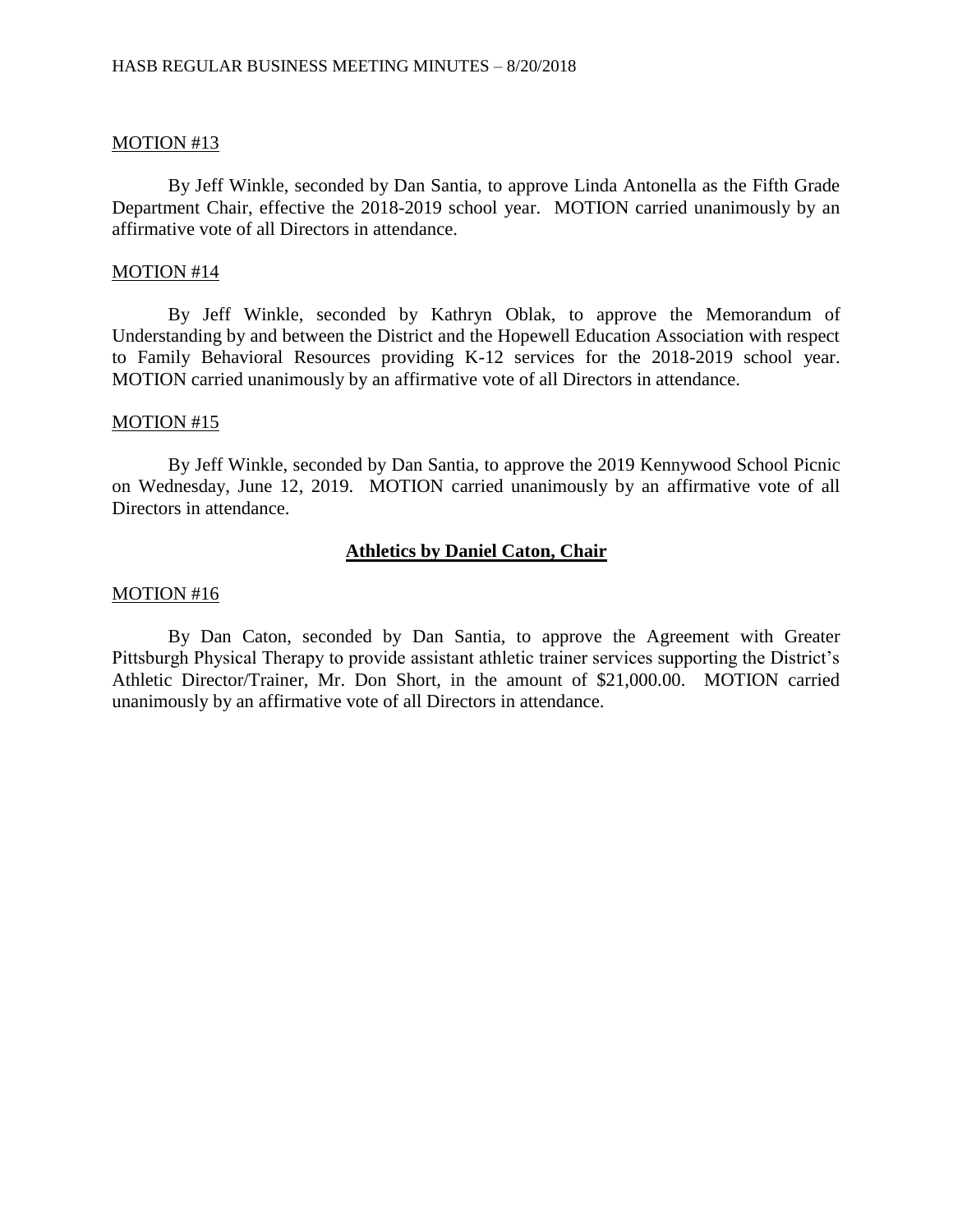By Dan Caton, seconded by Jeff Winkle, to approve the football coaches and salaries for the 2018-2019 season. MOTION carried unanimously by an affirmative vote of all Directors in attendance.

| <b>Head Coach</b>         | Mark Washington        | \$10,400.00 |
|---------------------------|------------------------|-------------|
| 1st Assistant             | <b>Sherman McBride</b> | \$5,500.00  |
| 2nd Assistant             | Dan Hilton             | \$5,000.00  |
| 3rd Assistant             | <b>Andrew Moore</b>    | \$4,400.00  |
| 4 <sup>th</sup> Assistant | Lynnwood Alford        | \$4,200.00  |
| 5 <sup>th</sup> Assistant | Jeff Kelly             | \$3,800.00  |
| $6th$ Assistant           | Dayne Smith            | \$3,100.00  |
| $7th$ Assistant           | <b>Jim Brown</b>       | \$3,000.00  |
| 8 <sup>th</sup> Assistant | <b>Blake Lewis</b>     | \$3,000.00  |
| 9 <sup>th</sup> Assistant | <b>Justin Saunders</b> | \$3,337.00  |
| $10^{th}$ Assistant       | DeSantae Hines         | \$500.00    |
| $11th$ Assistant          | Mike Nardelli          | \$1000.00   |
| Volunteer                 | <b>Bob Cromer</b>      | \$0         |
| Volunteer                 | Jeff McLaughlin        | \$0         |
| Volunteer                 | David Brown            | \$0         |
| <b>TOTAL</b>              |                        | \$47,237.00 |

# **Buildings and Grounds by Daniel Santia, Chair**

### MOTION #18

By Dan Santia, seconded by Kathryn Oblak, to approve the request of Our Lady of Fatima to use the Senior High School practice soccer field from August 21, 2018 through November 1, 2018 on Tuesday and Thursday evenings from 6:00 p.m. until 8:00 p.m. for practice. MOTION carried unanimously by an affirmative vote of all Directors in attendance.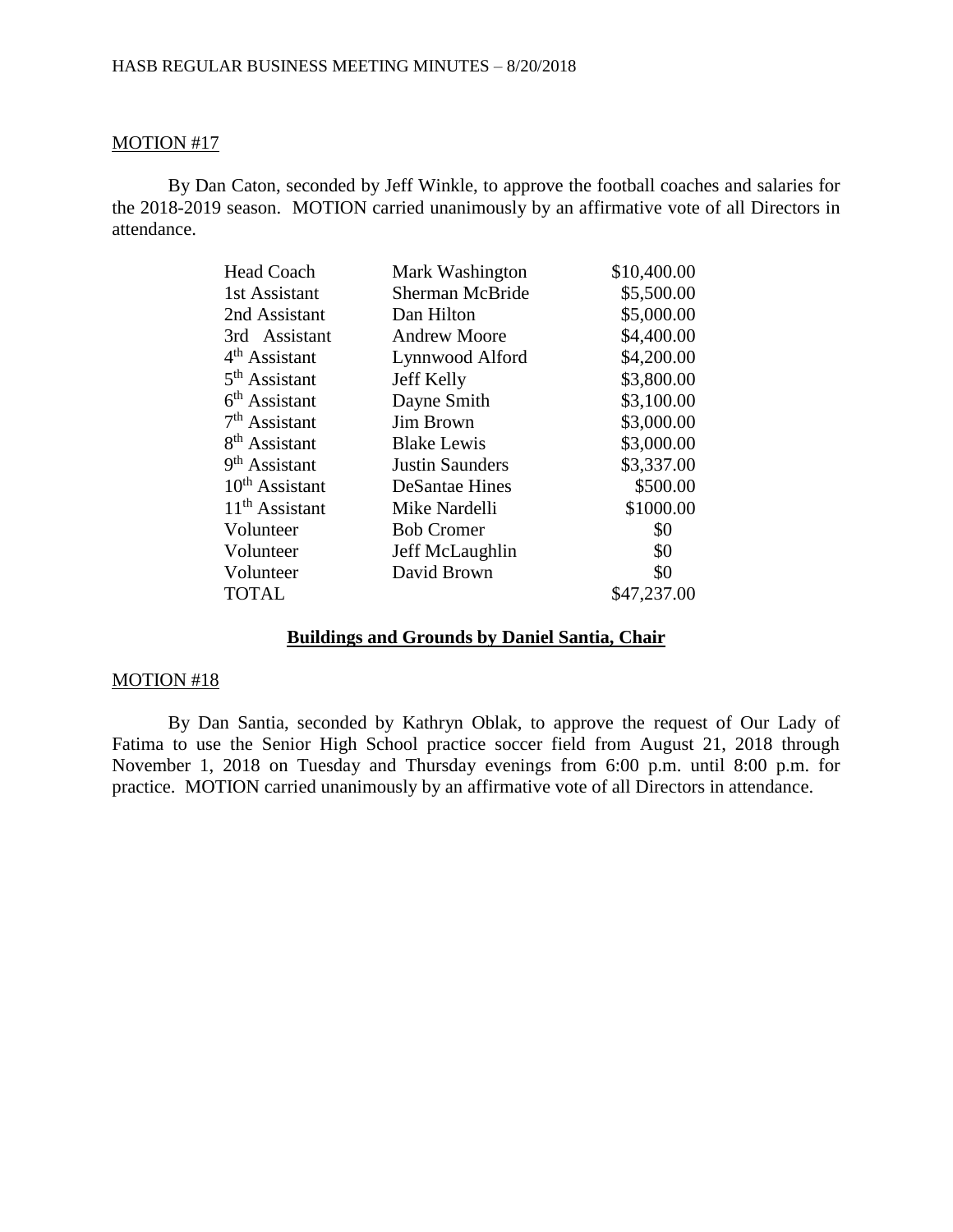# **Finance and Budget by Kathryn Oblak**

### APPROVAL OF GROUPED ITEMS

### MOTION #19

By Kathryn Oblak, seconded by Dan Santia, to approve items (1) through (3) and to ratify items (4) and (5) as presented in accordance with School Board's agreement for grouping items in a single motion. MOTION carried unanimously by an affirmative vote of all Directors in attendance.

- 1. General Fund List of Bills in the amount of \$3,307,644.75
- 2. Cafeteria Fund payments in the amount of \$27,611.77
- 3. Capital Reserve Fund payments in the amount of \$123,001.38
- 4. General Fund payments in the amount of \$700,110.25
- 5. Capital Reserve Fund payment is the amount of \$166,466.00

## MOTION #20

By Kathryn Oblak, seconded by Dan Santia, to approve the Amendment to the funding arrangement set forth in the Articles of Agreement of the Beaver County School Health Care Insurance Consortium. MOTION carried unanimously by an affirmative vote of all Directors in attendance.

# **Personnel by Jeff Winkle**

### MOTION #21

By Jeff Winkle, seconded by Dan Santia, to approve the contract with PA-Educator.net to provide a clearinghouse for potential professional and non-certificated employees at an annual cost of \$2,175.00. MOTION carried unanimously by an affirmative vote of all Directors in attendance.

#### MOTION #22

By Jeff Winkle, seconded by Kathryn Oblak, to accept the resignation of Tiffany Robinson, autistic support teacher at Hopewell Elementary School, effective August 21, 2018. MOTION carried unanimously by an affirmative vote of all Directors in attendance.

#### MOTION #23

By Jeff Winkle, seconded by Dan Caton, to accept the resignation of Caitlin Lucas, Kindergarten teacher at Hopewell Elementary School, effective August 20, 2018. MOTION carried unanimously by an affirmative vote of all Directors in attendance.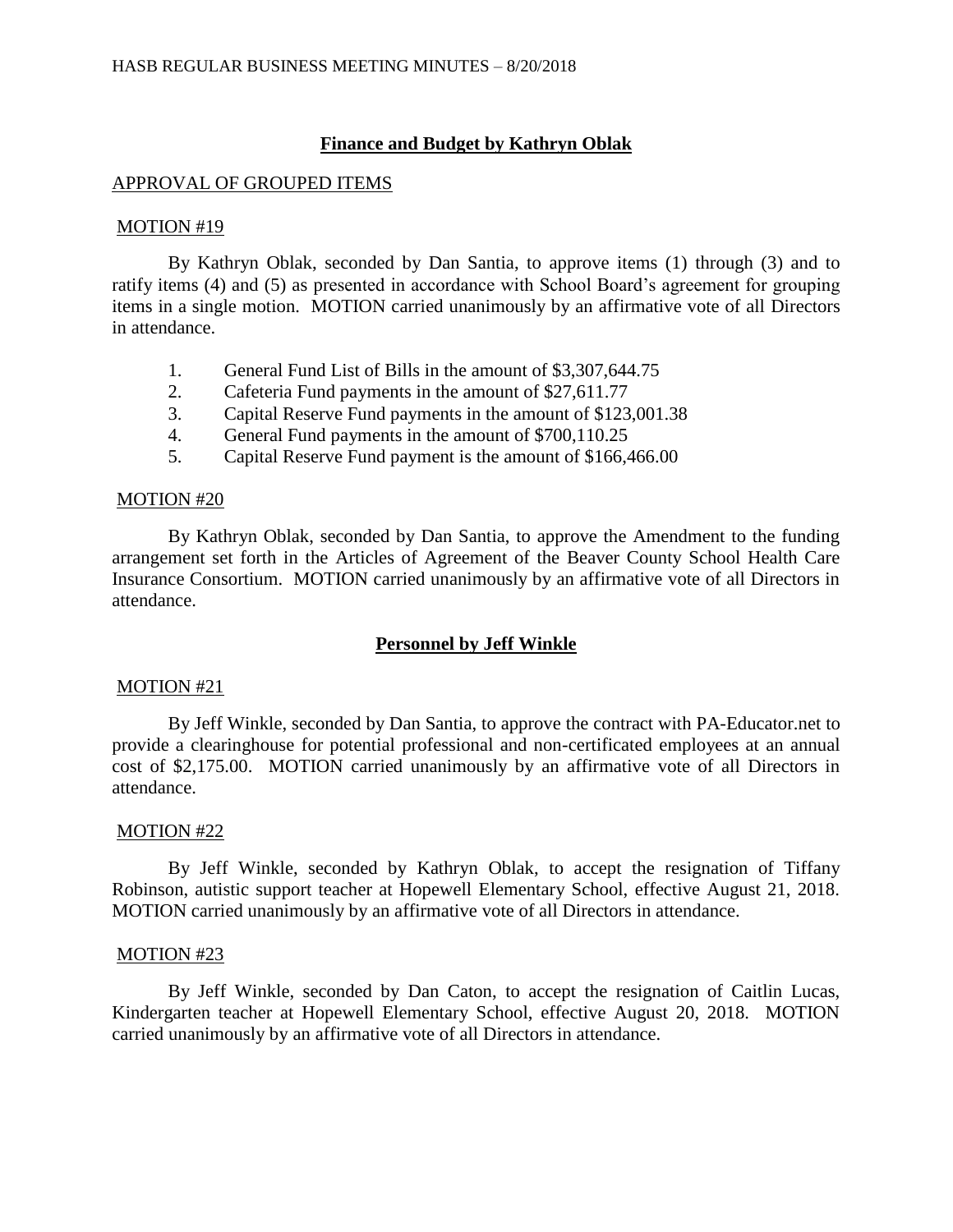By Jeff Winkle, seconded by Kathryn Oblak, to approve the employment of Julie Bragg, kindergarten teacher at the Hopewell Elementary School, at step 1 of the bachelors scale, effective August 23, 2018, pending receipt of all necessary clearances and documentation. MOTION carried unanimously by an affirmative roll call vote of all Directors in attendance.

### MOTION #25

By Jeff Winkle, seconded by Dan Santia, to approve the employment of Emily Izzo, kindergarten teacher at Independence Elementary School, at step 1 of the bachelors scale, effective August 23, 2018, pending receipt of all necessary clearances and documentation. MOTION carried unanimously by an affirmative roll call vote of all Directors in attendance.

### MOTION #26

By Jeff Winkle, seconded by Dan Caton, to approve the employment of Abbey Caruso, second grade teacher at Hopewell Elementary School, at step 1 of the bachelors scale, effective August 23, 2018, pending receipt of all necessary clearances and documentation. MOTION carried unanimously by an affirmative roll call vote of all Directors in attendance.

### MOTION #27

By Jeff Winkle, seconded by Dan Santia, to approve the employment of Danielle Solt, autistic support teacher at Hopewell Elementary School, at step 1 of the masters scale, effective August 23, 2018, pending receipt of all necessary clearances and documentation. MOTION carried unanimously by an affirmative roll call vote of all Directors in attendance.

## MOTION #28

By Jeff Winkle, seconded by Kathryn Oblak, to approve the employment of Lori Colangelo, technology education teacher at the Senior High School, at step 1 of the bachelors scale, effective August 23, 2018, pending receipt of all necessary clearances and documentation. MOTION carried unanimously by an affirmative roll call vote of all Directors in attendance.

### MOTION #29

By Jeff Winkle, seconded by Dan Santia, to approve the employment of Robin Ewing, part-time French teacher at the Senior High School, in accordance with the Labor –Management Agreement between the District and HEA in a memo dated August 13, 2018, at step 1 of the bachelors scale, effective August 23, 2018, pending receipt of all necessary clearances and documentation. MOTION carried unanimously by an affirmative roll call vote of all Directors in attendance.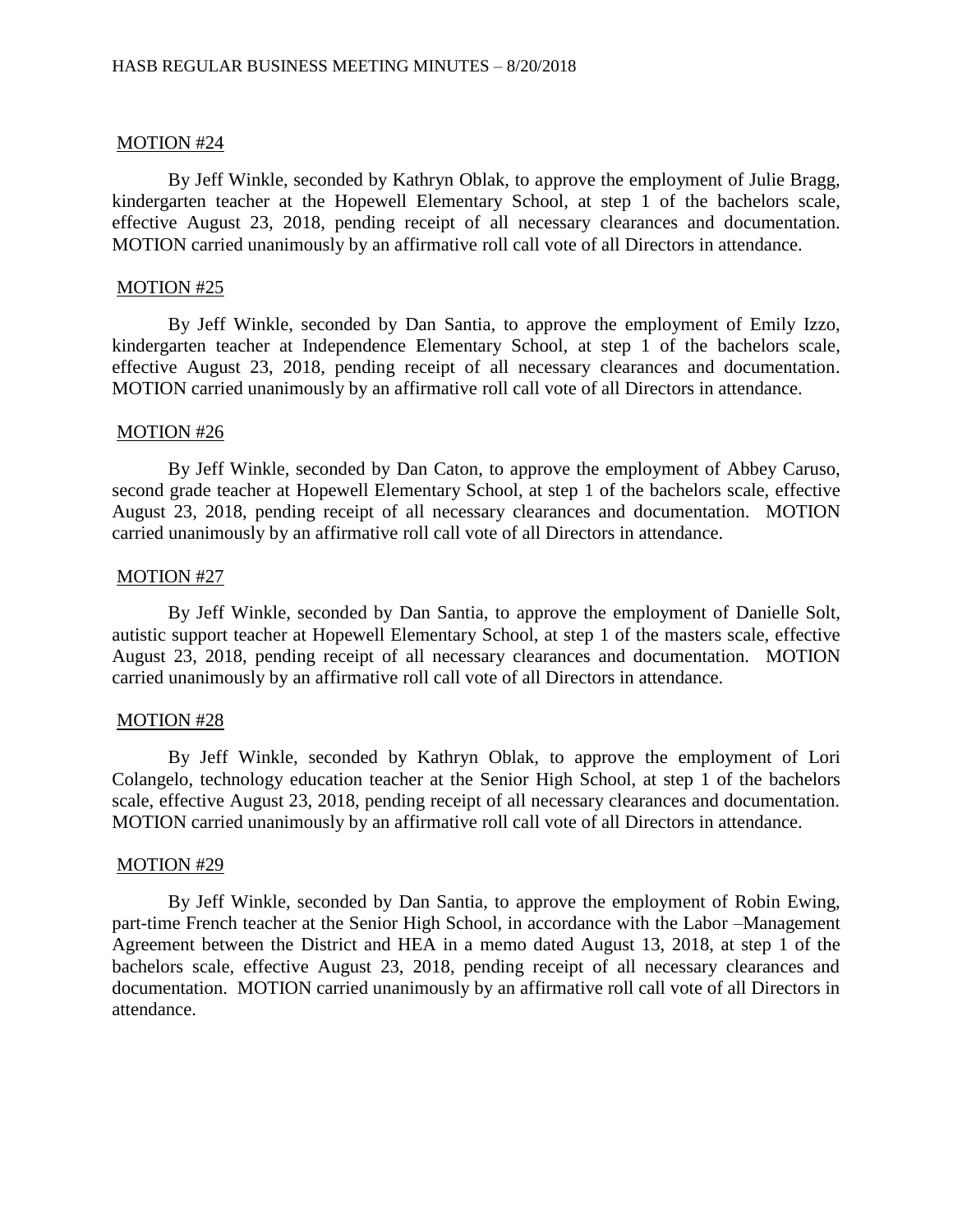By Jeff Winkle, seconded by Dan Santia, to accept the resignation of Sydney Sterner, 1<sup>st</sup> Assistant Girls Tennis coach, effective August 21, 2018. MOTION carried unanimously by an affirmative vote of all Directors in attendance.

### MOTION #31

By Jeff Winkle, seconded by Kathryn Oblak, to accept the resignation of Kathleen Martin, bus driver, effective August 7, 2018. Ms. Martin would like to remain on the substitute transportation roster. MOTION carried unanimously by an affirmative vote of all Directors in attendance.

### MOTION #32

By Jeff Winkle, seconded by Lori McKittrick, to accept the resignation of Sarah Bell, bus driver, effective August 13, 2018. MOTION carried unanimously by an affirmative vote of all Directors in attendance.

### MOTION #33

By Jeff Winkle, seconded by Kathryn Oblak, to accept the resignation of Marissa Trasp, bus driver, effective August 13, 2018. MOTION carried unanimously by an affirmative vote of all Directors in attendance.

## MOTION #34

By Jeff Winkle, seconded by Lori McKittrick, to accept the retirement of Thomas Steuer, mechanic, effective September 26, 2018. MOTION carried unanimously by an affirmative vote of all Directors in attendance.

#### MOTION #35

By Jeff Winkle, seconded by Lori McKittrick, to accept the resignation of Carrie-Ann Wise, bus driver, effective August 9, 2018. Ms. Wise would like to remain on the substitute transportation roster. MOTION carried unanimously by an affirmative vote of all Directors in attendance.

#### MOTION #36

By Jeff Winkle, seconded by Kathryn Oblak, to accept the resignation of Sheila Junak, special education paraprofessional, effective August 21, 2018. MOTION carried unanimously by an affirmative vote of all Directors in attendance.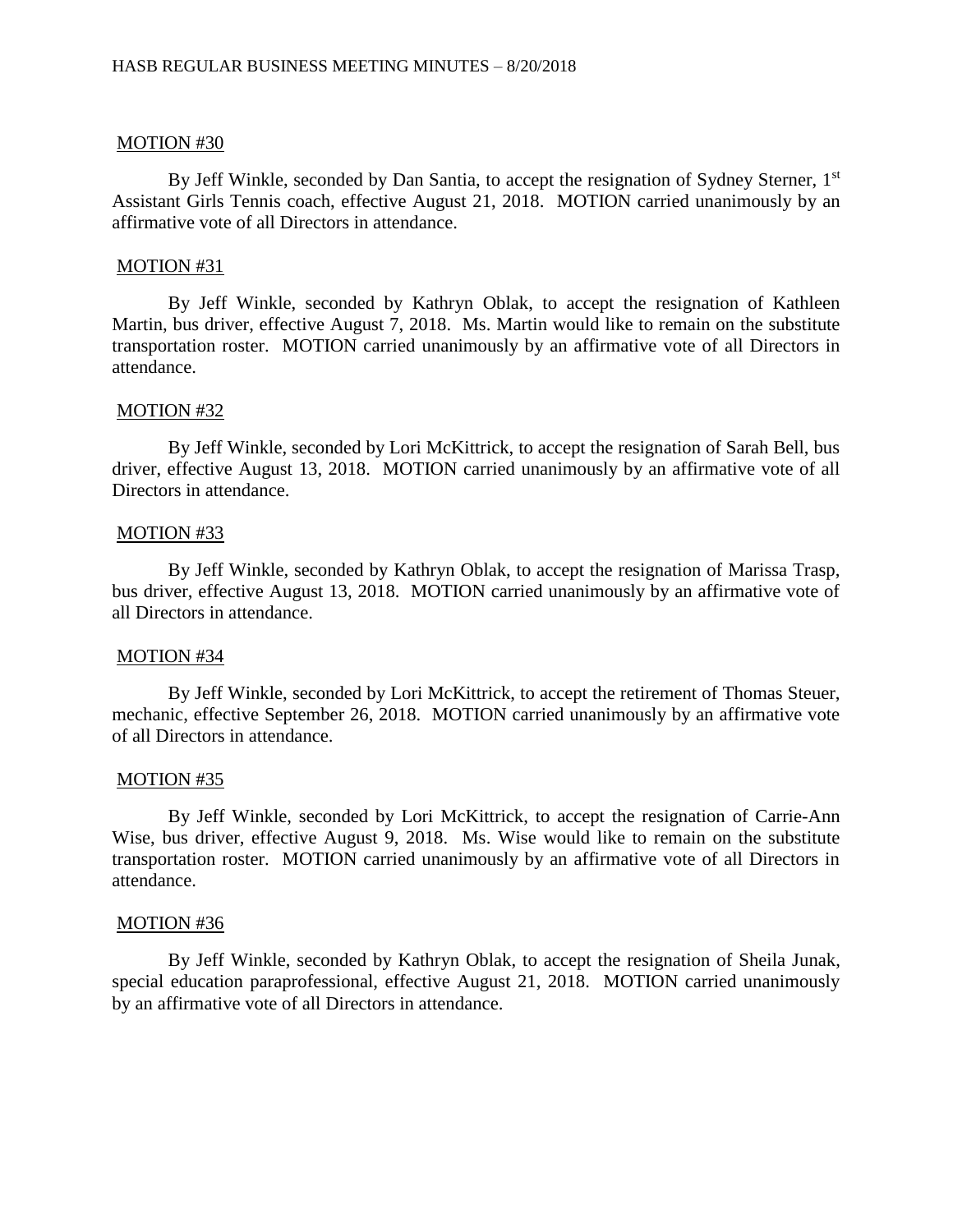By Jeff Winkle, seconded by Dan Santia, to approve the employment of Alyssa Blose as a 2 hour lunch server at Hopewell Elementary School, effective August 21, 2018. MOTION carried unanimously by an affirmative vote of all Directors in attendance.

# MOTION #38

By Jeff Winkle, seconded by Kathryn Oblak, to approve the employment of Carla Cords, 1<sup>st</sup> Assistant Girls Tennis coach, effective August 21, 2018. MOTION carried unanimously by an affirmative vote of all Directors in attendance.

# **Transportation by Kathryn Oblak, Co-Chair**

# APPROVAL OF GROUPED ITEMS

# MOTION #39

By Kathryn Oblak, seconded by Jeff Winkle, to approve items (1) and (2) as presented in accordance with School Board's agreement for grouping items in a single motion. MOTION carried unanimously by an affirmative roll call vote of all Directors in attendance.

- 1. Sell the following vehicles at the 422 Auction:
	- a. Bus #35 2008 GMC Collins 29 passenger bus
	- b. Bus #39 2009 GMC Trans Tech 42 passenger bus
- 2. Sell for scrap vehicle #10, 1998 Chevy Mini Van.

## Superintendent's Report

Dr. Miller stated that all the staff is excited for the start of the new school year. She thanked the administration for their hard work on the new hires and welcomed those that were present. She also stated that she continues to monitor enrollment numbers throughout the District.

# Solicitor's Report

Nothing to report.